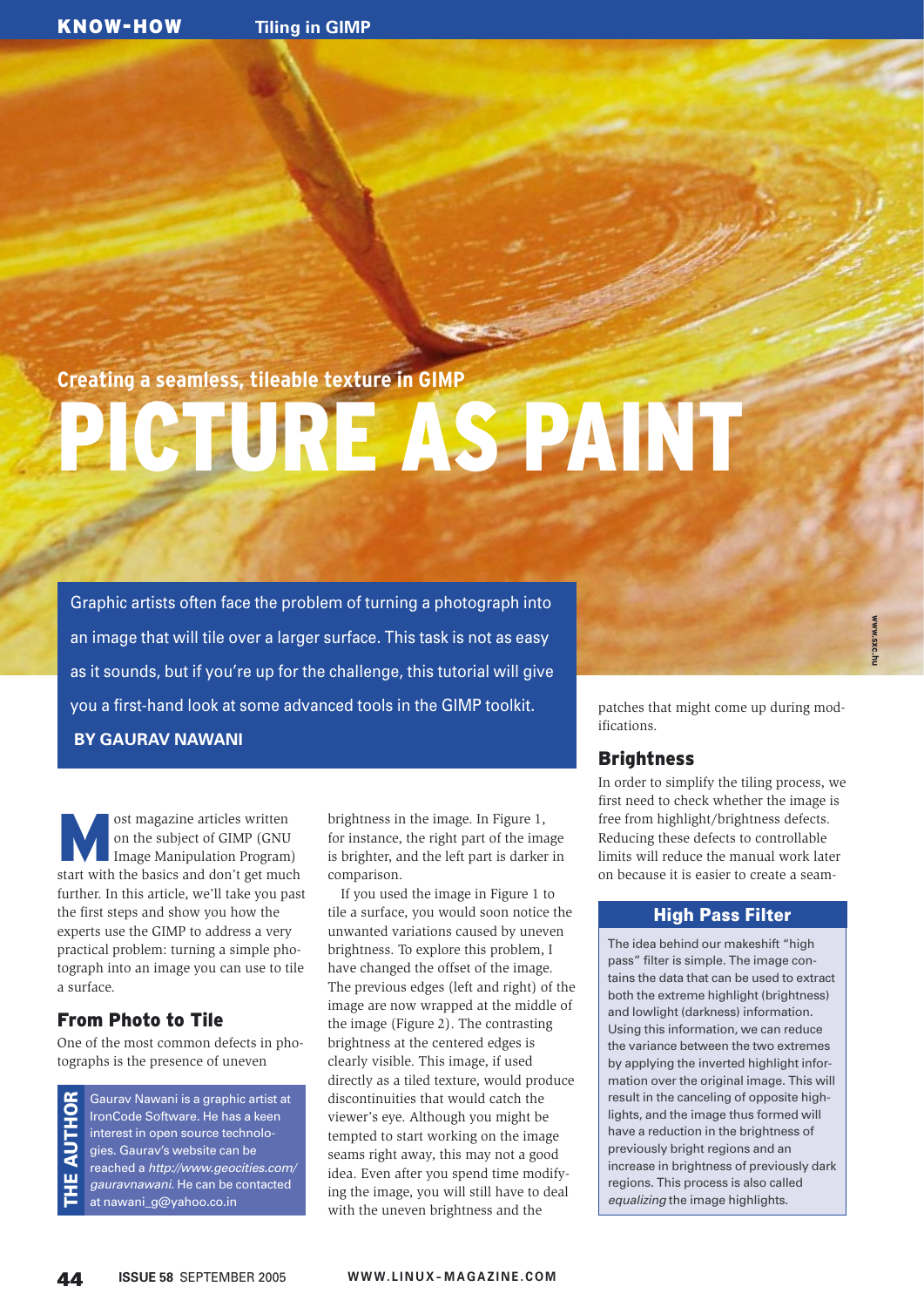

**Figure 1: An image of a wood surface. Figure 2: Wrapping the image reveals** 

less tile from an equalized image. To equalize the highlights, we will use the high pass filter technique on the image. (See the box titled "High Pass Filter.") Unfortunately, the GIMP does not have any built-in filter or external plugin for high pass filter filtering; however, the same affect can be achieved relatively quickly with few simple manual steps.

## High Pass Filter Process

Open the image you want to make into a tileable texture. Duplicate the base layer once by clicking *Layer | Duplicate Layer*, select the new duplicated layer from the *Layer* dialog box, then click *Filters | Blur | Gaussian Blur*. Now either copy the values shown in Figure 3, or, depending upon the size of your image and the size of the highlights, modify the blur radius so that the distinct edges of highlights are smoothed out. Please note that this

#### Layers and Layer Modes

Almost all the graphics applications allow you to work on the images in multiple layers, and GIMP is no exception. A layer is like a sheet of paper in a stack. The sheets can be transparent, opaque, or even semi-transparent – you can control these settings yourself. The Layer dialog box in the GIMP shows the preview of layers present in the image.

A layer mode is another feature of the layers in the GIMP that allows you to change the way the current layer visually affects the layer below it. Let's say you change the layer mode of the top layer to Divide; this will instruct the GIMP to divide the color values of each pixels of the current layer from the color values of pixels of the layer beneath it. The various layer modes produce interesting results. There are about 23 different layer modes available in the GIMP. Please refer the glossary section of the GIMP documentation for more information.



**contrasting highlights.**

blurring will not result in loss of sharpness in the final image.

Now invert the color of the duplicated layer. Put simply, inverting the color of the layer is like getting back the photographic negative of the image. To do that, click *Layers | Color | Invert*. As you can see (Figure 4), inverting the color also inverted the highlights in the image. This information will be used to equalize the highlights of the original image. Notice that the inverted layer still holds the color information.

We do not require the color information in the layer, so we will run *Desaturate*. To do that, click *Layers | Color | Desaturate*. After we run *Desaturate*, the resulting image is in black and white shades, or it is a greyscale image (Figure 5). This color scale is sufficient to hold the brightness information that we require. The removal of color is also necessary, as it will make sure there is no unwanted color bleeding when the layer is used in the next step. Please note that the steps in this process need not be performed in sequence.

The final step in the high pass filter process is to change the layer mode of the top layer to *Overlay*. (See the box titled "Layers and Layer Modes.") Here



**Figure 3: Applying the Gaussian blur filter.**

you might have to adjust the opacity of the overlayed layer if the resulting image is too washed out.

Now we have effectively applied the high pass filter on the image. Upon comparing the filtered image (Figure 6) with the original (Figure 2), you will notice the difference that the high pass filter can make on the image highlights. The idea of using the high pass filter is to get rid of extremes in the highlight so that the texture has an even tone of highlights all over. So if you are not satisfied with the highlight difference, you can repeat the high pass filter process. But you should be aware that overdoing it will result in the image losing too much useful information.

The resulting sample texture after applying the high pass filter looks a little devoid of color. This color reduction or washout effect is a side effect of the high pass filter, although in this case, the difference has resulted in very little color reduction. But this effect might be more problematic or evident in colorful images.

Try out the high pass filter on any colorful image and observe the effect. Bad as it sounds, it is not difficult to get most of the color information back to a satisfactory level.

Save a copy of the image in native GIMP format before proceeding. Now to restore the color, you will first need to flatten the image. Flattening refers to collapsing all the layers present in the image into a single layer. To flatten the image, click *Image | Flatten Image*.

Now duplicate the flattened layer by selecting *Layer | Duplicate Layer*. Then click *Layers | Color | Curve*. Play with the curve levels in the pop up *Color Curves* dialog box (Figure 7b). Normally, three

## XCF: the GIMP Image Format

If you want to save the layers in the image, you can do so only if you save the image in native GIMP format. The GIMP native format (with the XCF extension) also stores lots of other information like text layers, paths, layer modes, and lot more. Under GNU/Linux, you can follow the suffix .xcf with .gz, like filename.xcf.gz. This will automatically compress the image with standard gzip compression. Similarly, you can also use the .bz2 extension.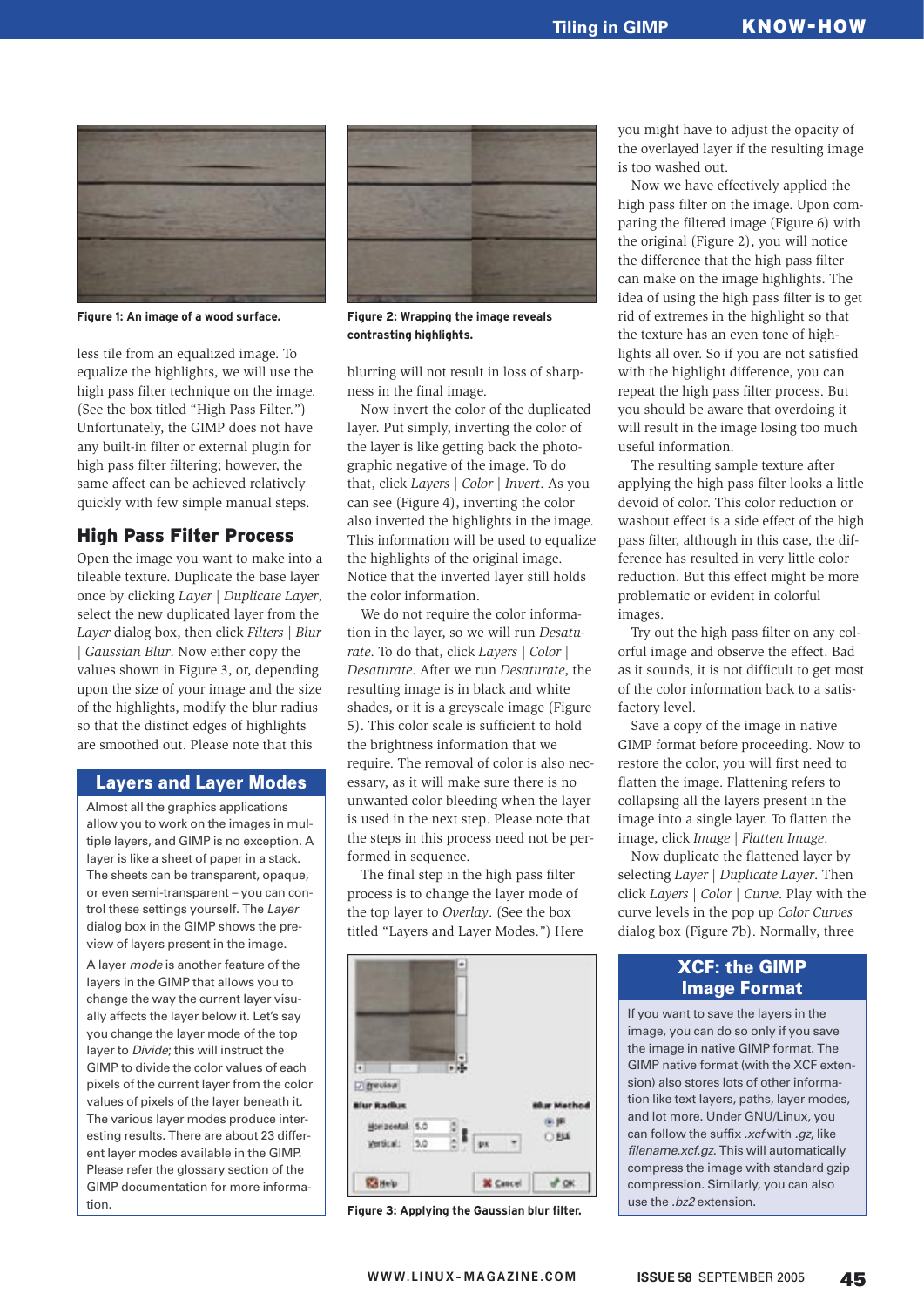

**Figure 4: The image after applying the inversion.**

stops in the curve will do the trick – watch the image for reference. Just click once to put in a point, and drag the point to adjust the position.

The GIMP tiling tool is very simple; basically, it takes the four corners (quarter sized) from the layer, duplicates them, offsets them, and finally merges them down on the original texture with some blurring and transparency. Figure 8 shows the effect of the GIMP seamless plugin on the sample image. Although the image is now tileable, the plugin has destroyed the natural tileability of the planks, and the wood looks artificial. This is not good enough for professional work.

# Tools of Trade

Now that I have applied the high pass filter, I will show you how to create a seamless texture manually. GIMP has several tools that can assist with creating a seamless texture. The following tools are particularly important:

- layer offsetting (*Layers | Transform | Offset*)
- the clone tool
- the smudge tool
- the convolve tool

After you have used the high pass filter on the image and you are satisfied about



**Figure 5: The image after applying desaturation.**

the highlight equalization of the image, you are ready to start working on the texture to make it seamless. The first step is to use GIMP's Offset tool. The Offset tool allows you to shift the layer by a specific offset distance in both in the X and/or Y directions. The *Wrap around* feature allows the regions of the layer to be wrapped back inside the layer from the opposite direction if you offset the layer by more than its width or height.

Before proceeding, save a copy of the file, and make sure you have flattened all the layers of the image. Now click *Layer | Transform | Offset*. In the popup *Offset Layer* dialog (Figure 9b), click on the button labeled *Offset by X/2.Y/2* (X and Y being width and height of image). Make sure that *Wrap around* is selected. The *Wrap around* option will bring all the four edges at the center of the layer. You can then very clearly see the problems with the seam of the texture, which we need to remove in order to create a tileable image (refer to Figure 9a).

#### The Clone Tool

The next step is to try and find regions in the layer that are similar in color tone and can be used to copy and paste over the edges so as to dissolve the edges and

#### Tip

The GIMP provides extra options with each tool available in the GIMP Toolbox. You can access the extra options from the Tool Options dialog just below the GIMP Toolbox. Check out the Tool Options dialog for special features. Figure10b shows tool options for the Clone tool.

seams without filling the layer with odd patches.

The Clone tool allows you to "clone" or copy regions of image and place the cloned (or copied) regions anywhere on the image using the selected brush. The Clone tool uses the current brush shape for picking a region to clone. First you will need to select the Clone tool by clicking *Tools | Paint Tool | Clone* or by pressing [C]. This act of selecting the Clone tool will turn the cursor into a stamp icon.

Now place the cursor over the region you want to clone and, keeping [Ctrl] pressed, left click once to pick the clone. Place the brush by left clicking. I have also picked and stamped a few clones (Figure 10a) using one of the GIMP-extra (See link box) brushes. I have not used the normal brushes, as they all have either sharp or blurred edges, and they might not be of the right shape and size. For this texture, we need more natural grunge brushes. There are many brushes available for the GIMP; if you are interested in exploring brush options, you can do a Google search to look for brushes.

This clone stamping has to be repeated with varied brushes, shapes, and sizes, and clones have to be picked from various regions of the layer so that the texture does not lose its complexity.



**Figure 6: a) The texture after a high pass filter. b) The Layers dialog box.**



**Figure 7: a) Texture after color enhancement. b) The Color Curves dialog.**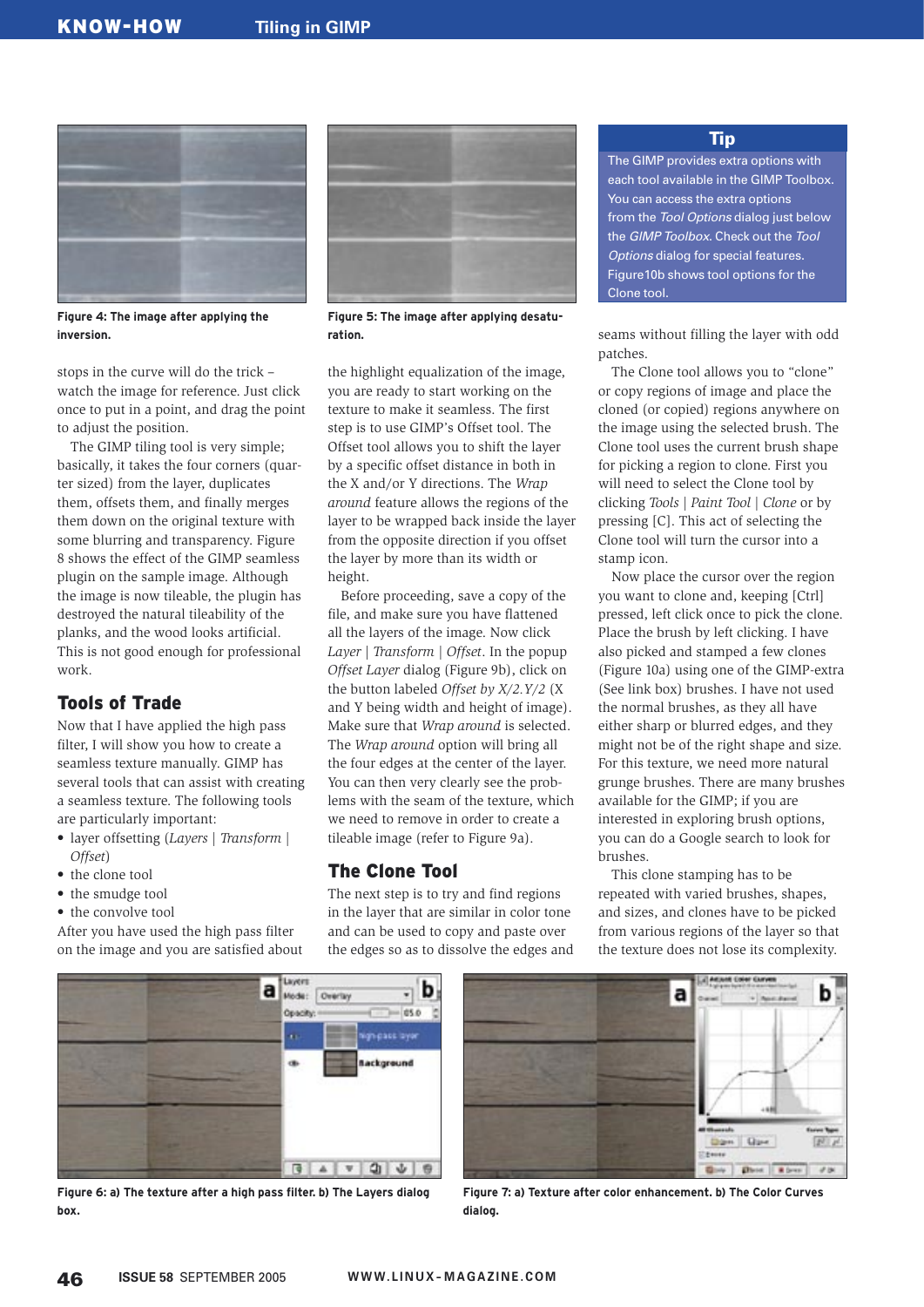

**Figure 8: After applying the GIMP's seamless plugin.** 

Make sure you don't use clones of contrasting brightness, or they will attract the eye during tiling.

## The Smudge Tool

The layer is now starting to look good for a tilable texture, but some smaller artifacts remain. We can notice them better if we zoom into the image. In Figure 11a, I zoomed up to 550 and chose a region where we can clearly see a distorted seam where the two wooden planks are close. The image has horizontal texture variations, so we

will remove the seam using the Smudge tool in the horizontal direction.

The Smudge tool is used as a brush modifier. It acts by moving or stretching the pixels currently under the brush towards the direc-

tion of the stroke. It behaves much the way an artist mixes the colors on the canvas, by stroking the color pigments with the brush.

I choose the Circle (03) brush for this purpose. Select the Smudge tool through the menu *Tools | Paint tools | Smudge*. Now place the brush before the artifact on the black part and drag it horizontally so that the black line looks continuous. Press  $[Ctrl + Z]$  to undo if necessary. Here I also repeated Smudge over the brown part of the artifact to get some-



**Figure 9: a) Seams of the edges are distinct. b) The Offset Layer dialog.**



**Figure 10: a) The image you are using as a texture after a few steps. b) Clone tool options.**